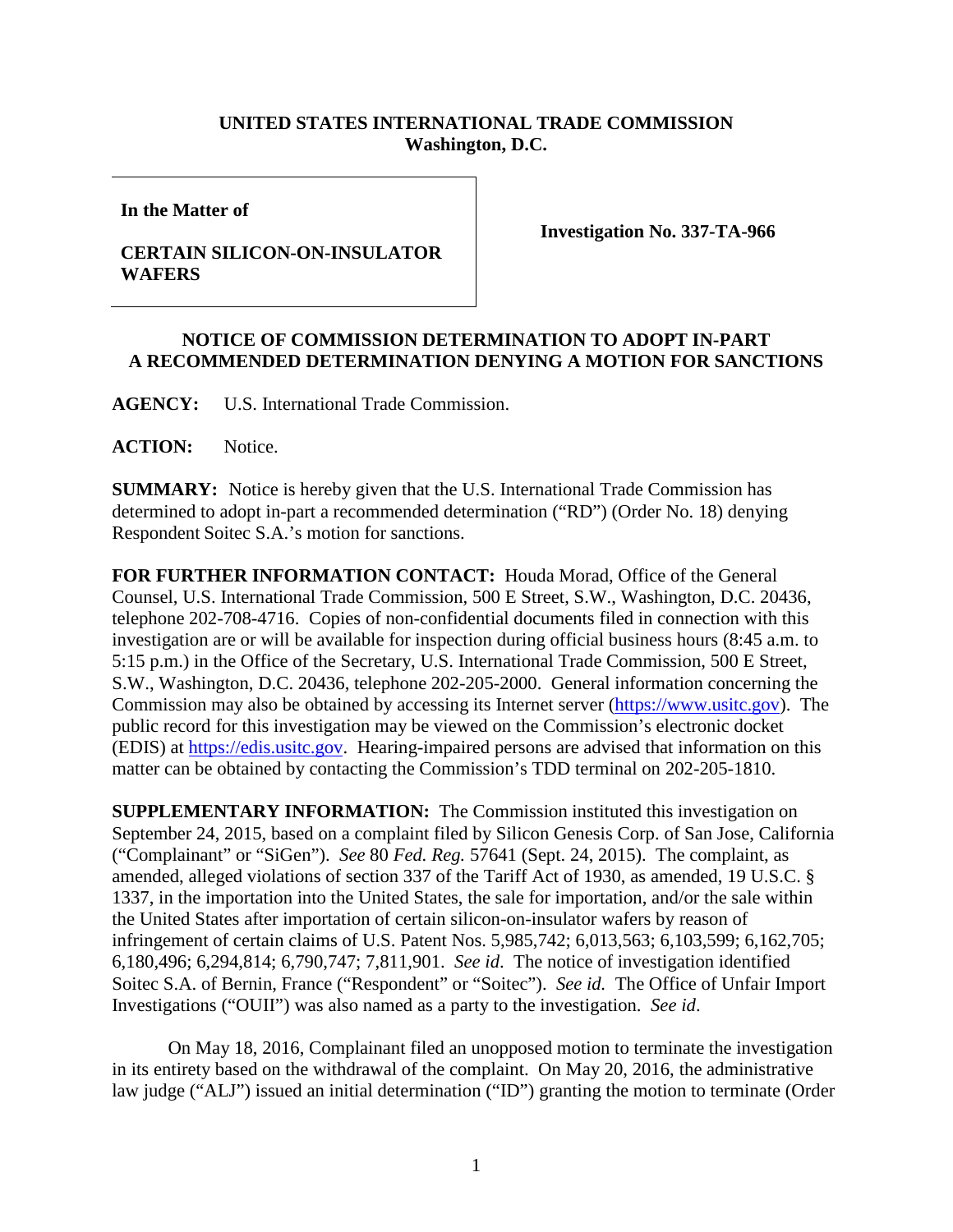No. 16). The Commission determined not to review the ID. *See Certain Silicon-on-Insulator Wafers*, Inv. No. 337-TA-966, Comm'n Notice (U.S.I.T.C. June 15, 2016).

On June 8, 2016, Respondent Soitec filed a motion for sanctions under 19 U.S.C. § 1337(h), 19 C.F.R. § 210.33, and the Commission's inherent authority, in connection with Complainant SiGen's alleged discovery violations and misconduct related to its domestic industry case (Motion Docket No. 966-019C). Because the ALJ had issued the ID terminating the investigation at the time, Soitec's motion for sanctions was properly filed before the Commission.

On August 8, 2016, the Commission issued an Order assigning the motion for sanctions to the ALJ and directing the ALJ "to (1) consider the motion and responses thereto; and (2) issue a recommended determination." *See Certain Silicon-on-Insulator Wafers*, Inv. No. 337-TA-966, Comm'n Order at 2 (U.S.I.T.C. Aug. 8, 2016) (citing 19 C.F.R. § 210.25(c)).

Accordingly, on September 6, 2016, the ALJ issued Order No. 18 denying Soitec's motion for sanctions ("RD"). On September 19, 2016, Respondent Soitec filed Comments urging the Commission not to adopt the RD, and on September 26, 2016, Complainant SiGen filed a Response to Soitec's Comments.

The Commission has determined to adopt in-part the RD. Specifically, the Commission adopts the RD's factual findings and conclusion that monetary sanctions are not warranted in this investigation. In addition, the Commission clarifies the legal analysis with respect to sanctions under Commission Rules 210.33(c) and 210.27(g) as follows.

The Commission finds that Commission Rule 210.33(c) does not exclude scheduling orders and ground rules *per se*. *See* 19 C.F.R. § 210.33(c). However, only in limited circumstances, *e.g.*, outright failure to obey the discovery obligations in such orders, would monetary sanctions be warranted under Commission Rule 210.33(c). *See R.W. Intern. Corp. v. Welch Foods, Inc.*, 937 F.2d 11, 17 (1st Cir. 1991); *Prof'l Seminar Consultants, Inc. v. Sino Am. Tech. Exch. Council, Inc.*, 727 F.2d 1470, 1474 (9th Cir. 1984). In this investigation, the Commission adopts the RD's finding that Complainant's domestic industry evidence was untimely and/or insufficient (*see* RD at 18, 21). But the Commission does not find outright failure by SiGen to obey its discovery obligations under the scheduling order and/or ground rules to warrant monetary sanctions pursuant to Commission Rule 210.33(c).

The Commission also finds that SiGen's conduct does not warrant monetary sanctions under Commission Rule  $210.27(g)$ . The Commission adopts the RD's findings that Complainant's domestic industry evidence was "late" and "insufficien[t]" but that "a conclusion cannot be drawn unequivocally that any or all of Complainant's conduct constituted evidence of falsity and deliberate misrepresentation." *See* RD at 21. In addition, the Commission finds that SiGen's discovery responses were "[n]ot interposed for any improper purpose, such as to harass or to cause unnecessary delay or needless increase in the cost of litigation" to warrant monetary sanctions under Commission Rule 210.27(g). *See* 19 C.F.R. § 210.27(g).